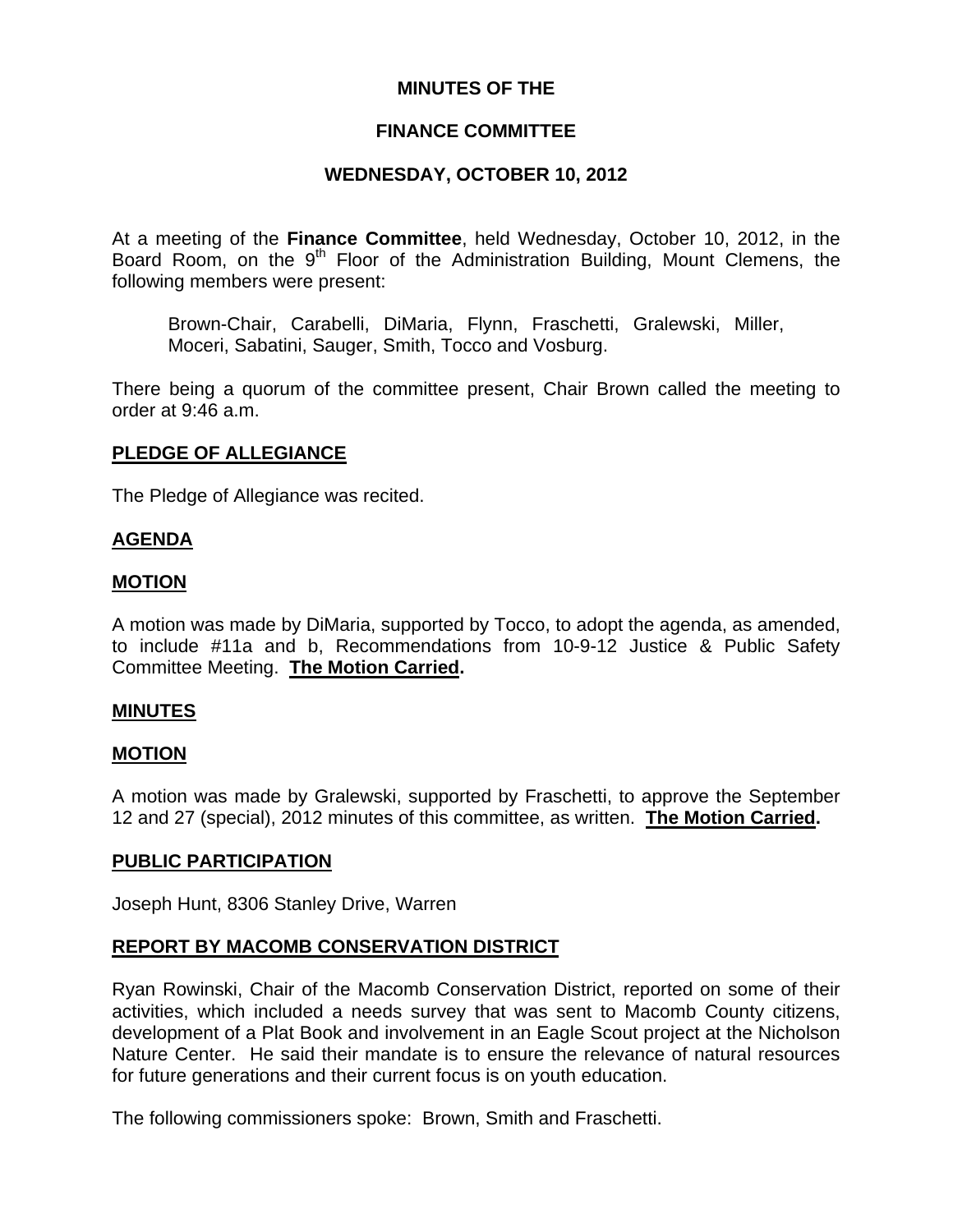### **MOTION**

A motion was made by Miller, supported by Smith, to receive and file the report provided by Ryan Rowinski, Chair of the Macomb Conservation District. **The Motion Carried.** 

Chair Brown asked that #11a be moved up in order to accommodate Sheriff Wickersham's schedule. There were no objections.

#### **2012 BUDGET AMENDMENT/SHERIFF'S OFFICE (RECOMMENDATION FROM 10-9-12 JUSTICE & PUBLIC SAFETY COMMITTEE MEETING)**

#### **COMMITTEE RECOMMENDATION – MOTION**

A MOTION WAS MADE BY MILLER, SUPPORTED BY FRASCHETTI, TO RECOMMEND THAT THE BOARD OF COMMISSIONERS APPROVE A BUDGET AMENDMENT REDUCING THE SHERIFF'S DEPARTMENT BUDGET \$500,000 IN THE PERSONNEL LINE ITEM AND INCREASING THE COUNTY VEHICLE PURCHASING ACCOUNT BY THE SAME AMOUNT; THE FINANCE DEPARTMENT HAS BEEN INVOLVED IN THESE DISCUSSIONS AND HAS APPROVED THIS PROPOSAL; FURTHER, THIS BUDGET ACTION ADDRESSES BUDGETARY ISSUES ONLY. IT DOES NOT CONSTITUTE THE COMMISSION'S APPROVAL OF ANY COUNTY CONTRACT. IF A CONTRACT REQUIRES COMMISSION APPROVAL UNDER THE COUNTY'S CONTRACTING POLICY OR THE COUNTY'S PROCUREMENT ORDINANCE, SUCH APPROVAL MUST BE SOUGHT SEPARATELY; FURTHER, A COPY OF THIS BOARD OF COMMISSIONERS' ACTION IS DIRECTED TO BE DELIVERED FORTHWITH TO THE OFFICE OF THE COUNTY EXECUTIVE.

The following commissioners spoke: Vosburg, Smith, Fraschetti, Brown, Sauger and Flynn.

Chair Brown called for a vote on the motion and **THE MOTION CARRIED.** 

### **ADOPT 2012 APPORTIONMENT REPORT**

### **COMMITTEE RECOMMENDATION – MOTION**

A MOTION WAS MADE BY SAUGER, SUPPORTED BY VOSBURG, TO RECOMMEND THAT THE BOARD OF COMMISSIONERS ADOPT THE 2012 MACOMB COUNTY APPORTIONMENT REPORT AS PREPARED BY THE FINANCE DEPARTMENT; FURTHER, A COPY OF THIS BOARD OF COMMISSIONERS' ACTION IS DIRECTED TO BE DELIVERED FORTHWITH TO THE OFFICE OF THE COUNTY EXECUTIVE.

The following commissioner spoke: Fraschetti.

Chair Brown called for a vote on the motion and **THE MOTION CARRIED.**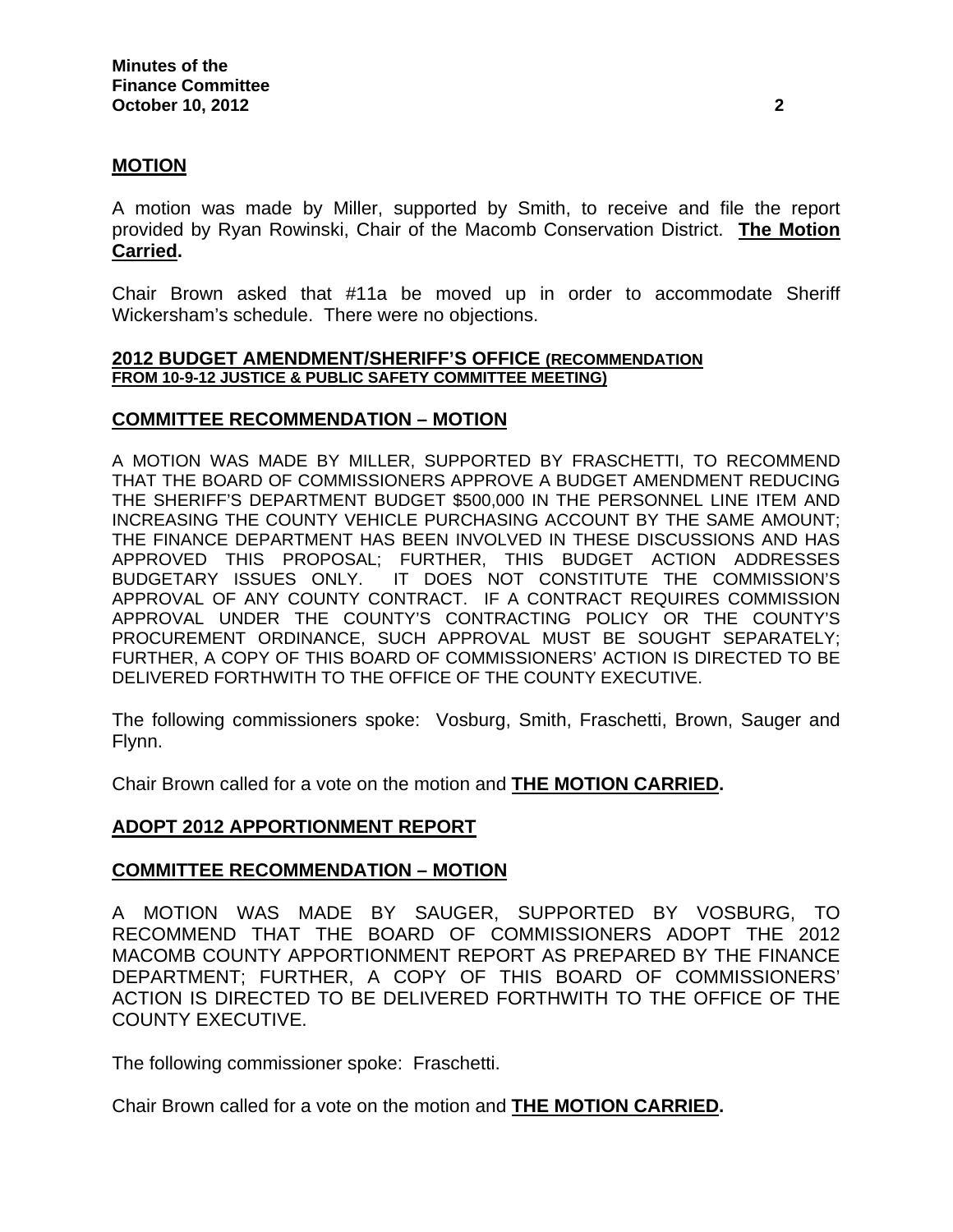# **ADOPT VETERANS SERVICES MILLAGE RATE**

### **COMMITTEE RECOMMENDATION – MOTION**

A MOTION WAS MADE BY MOCERI, SUPPORTED BY GRALEWSKI, TO RECOMMEND THAT THE BOARD OF COMMISSIONERS ADOPT A VETERANS SERVICES MILLAGE RATE OF .0400 MILL, LESS ANY MILLAGE REDUCTION REQUIRED BY THE HEADLEE ROLL BACK FACTOR, FOR INCLUSION ON THE DECEMBER, 2012 MILLAGE LEVY; FURTHER, A COPY OF THIS BOARD OF COMMISSIONERS' ACTION IS DIRECTED TO BE DELIVERED FORTHWITH TO THE OFFICE OF THE COUNTY EXECUTIVE. **THE MOTION CARRIED.** 

### **ADOPT COUNTY DRAIN DEBT REQUIREMENT**

#### **COMMITTEE RECOMMENDATION – MOTION**

A MOTION WAS MADE BY FRASCHETTI, SUPPORTED BY VOSBURG, TO RECOMMEND THAT THE BOARD OF COMMISSIONERS ADOPT A COUNTY DRAIN DEBT REQUIREMENT OF .0050 MILL FOR INCLUSION ON THE DECEMBER, 2012 MILLAGE LEVY; FURTHER, A COPY OF THIS BOARD OF COMMISSIONERS' ACTION IS DIRECTED TO BE DELIVERED FORTHWITH TO THE OFFICE OF THE COUNTY EXECUTIVE.

The following commissioner spoke: Vosburg.

Chair Brown called for a vote on the motion and **THE MOTION CARRIED.**

#### **APPOINTMENT OF LAW FIRM**

#### **MOTION**

A motion was made by Fraschetti, supported by Sauger, to concur in the appointment of the law firm of Plunkett Cooney, PC to represent Macomb County in the litigation entitled Alan Baynes vs. County of Macomb, et al, which is pending in the United States District Court. **The Motion Carried.** 

#### **2012 BUDGET AMENDMENT/COMMUNITY CORRECTIONS DEPARTMENT (RECOMMENDATION FROM 19=0-9-12 JUSTICE & PUBLIC SAFETY COMMITTEE MEETING**

### **COMMITTEE RECOMMENDATION – MOTION**

A MOTION WAS MADE BY FRASCHETTI, SUPPORTED BY GRALEWSKI, TO RECOMMEND THAT THE BOARD OF COMMISSIONERS AUTHORIZE THE INCREASE IN THE 2012 BUDGETED REVENUES AND EXPENDITURES OF THE MACOMB COUNTY COMMUNITY CORRECTIONS DEPARTMENT AS A RESULT OF BEING AWARDED A FEDERAL JUSTICE ASSISTANCE GRANT COVERING THE YEAR 2012-2016 IN THE AMOUNT OF \$94,201; THIS GRANT WAS NOT INCLUDED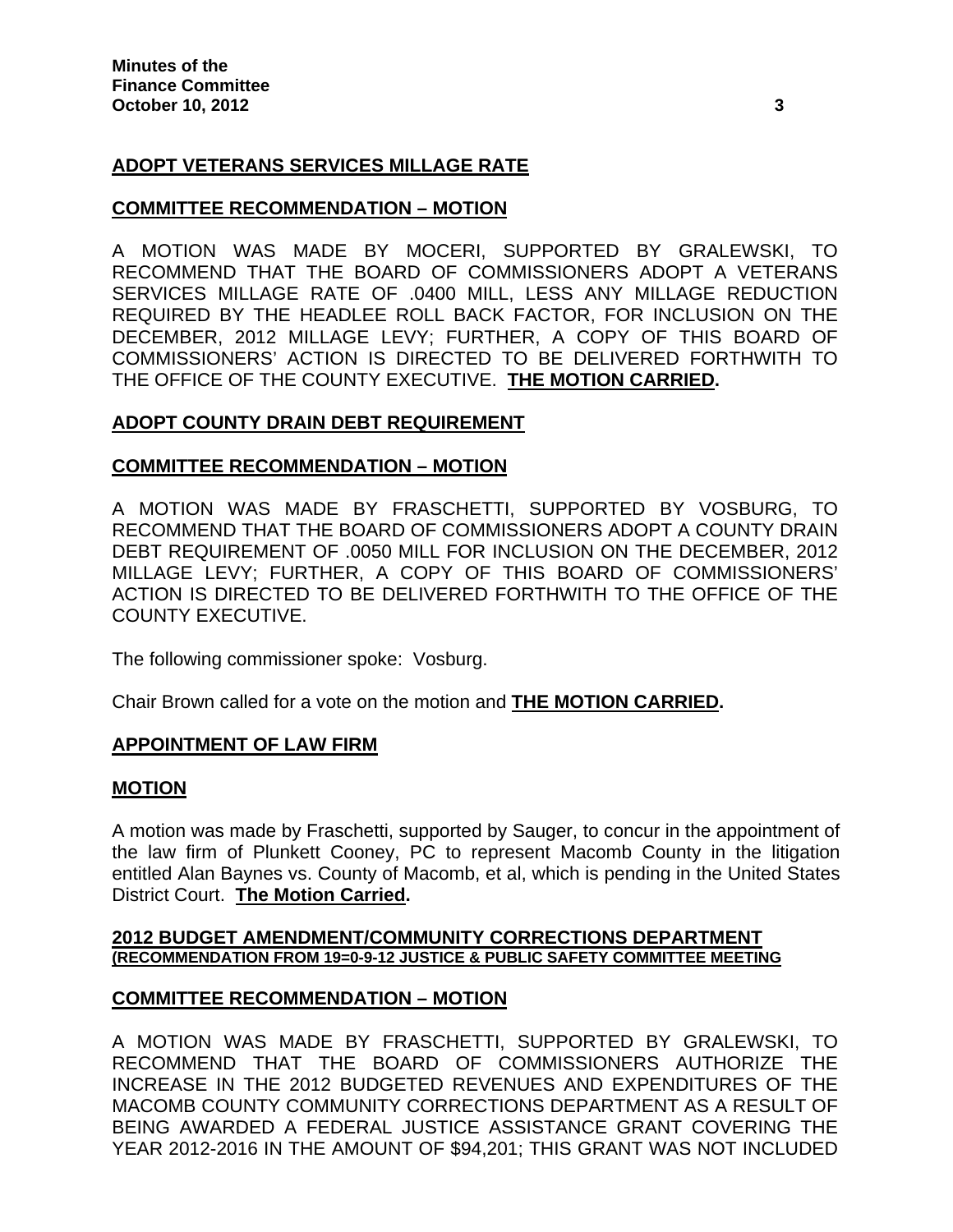IN THE 2012 BUDGET ADOPTED BY THE BOARD OF COMMISSIONERS IN DECEMBER 2011 BECAUSE THE GRANT WAS NOT AWARDED UNTIL THE SPRING OF 2012; THE BUDGETED LINE ITEMS BEING INCREASED ARE AS FOLLOWS: REVENUES-INTERGOVERNMENTAL (\$94,201) AND EXPENDITURES (SUPPLIES AND SERVICES - 18,357 AND CAPITAL OUTLAY - \$75,844); FURTHER, THIS BUDGET ACTION ADDRESSES BUDGETARY ISSUES ONLY. IT DOES NOT CONSTITUTE THE COMMISSION'S APPROVAL OF ANY COUNTY CONTRACT. IF A CONTRACT REQUIRES COMMISSION APPROVAL UNDER THE COUNTY'S CONTRACTING POLICY OR THE COUNTY'S PROCUREMENT ORDINANCE, SUCH APPROVAL MUST BE SOUGHT SEPARATELY; FURTHER, A COPY OF THIS BOARD OF COMMISSIONERS' ACTION IS DIRECTED TO BE DELIVERED FORTHWITH TO THE OFFICE OF THE COUNTY EXECUTIVE. **THE MOTION CARRIED.** 

### **DISCUSSION OF BUDGET TIMELINE FOR GENERAL FUND, SPECIAL REVENUE AND ENTERPRISE FUNDS FOR FISCAL YEAR ENDING 12-31-2013**

Chair Brown referred to the timeline that was provided and said he will be following the same process that was used for the last budget. He said committee was provided with questions that could be used during budget deliberations and those will be provided to the Office of County Executive (OCE). He asked that additional questions be submitted to the Board Chair so they can be forwarded to the OCE. He asked committee chairs to review if additional meetings will be needed for review of their departments' budgets.

The following commissioners spoke: Fraschetti, Flynn, Miller, Smith, Vosburg and Tocco.

### **MOTION**

A motion was made by Flynn, supported by Sauger, to receive and file the discussion of the budget timeline for General Fund, Special Revenue and Enterprise Funds for Fiscal Year Ending 12-31-13. **The Motion Carried.** 

### **NEW BUSINESS**

Commissioner Fraschetti requested a detailed report from the Office of County Executive regarding all budget cuts; to include the department, the line item and a reason for the reduction/cut.

Commissioner Flynn noted that he provided committee with a copy of the Michigan Department of Treasury's uniform chart of accounts for counties and local units of government. He felt it is a good synopsis of what is allowed in a line item budget.

### **PUBLIC PARTICIPATION**

Joseph Hunt, 8306 Stanley Drive, Warren